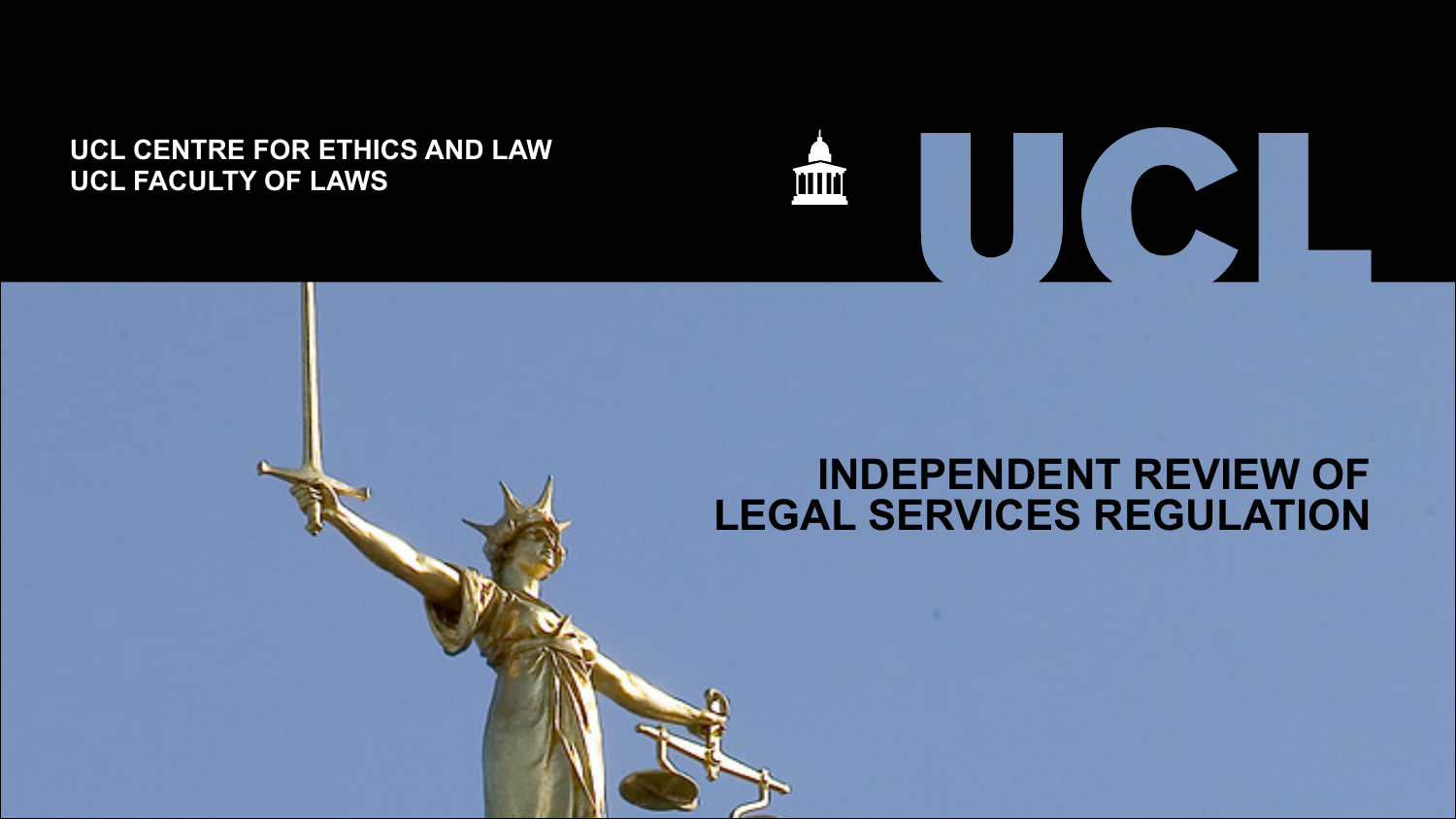#### **Welcome**

- First public meeting of the Review
- All five working papers now published
- Purpose:
	- summarise the story so far and next steps
	- summarise the working papers and issues raised
	- pose some big questions
	- hear your views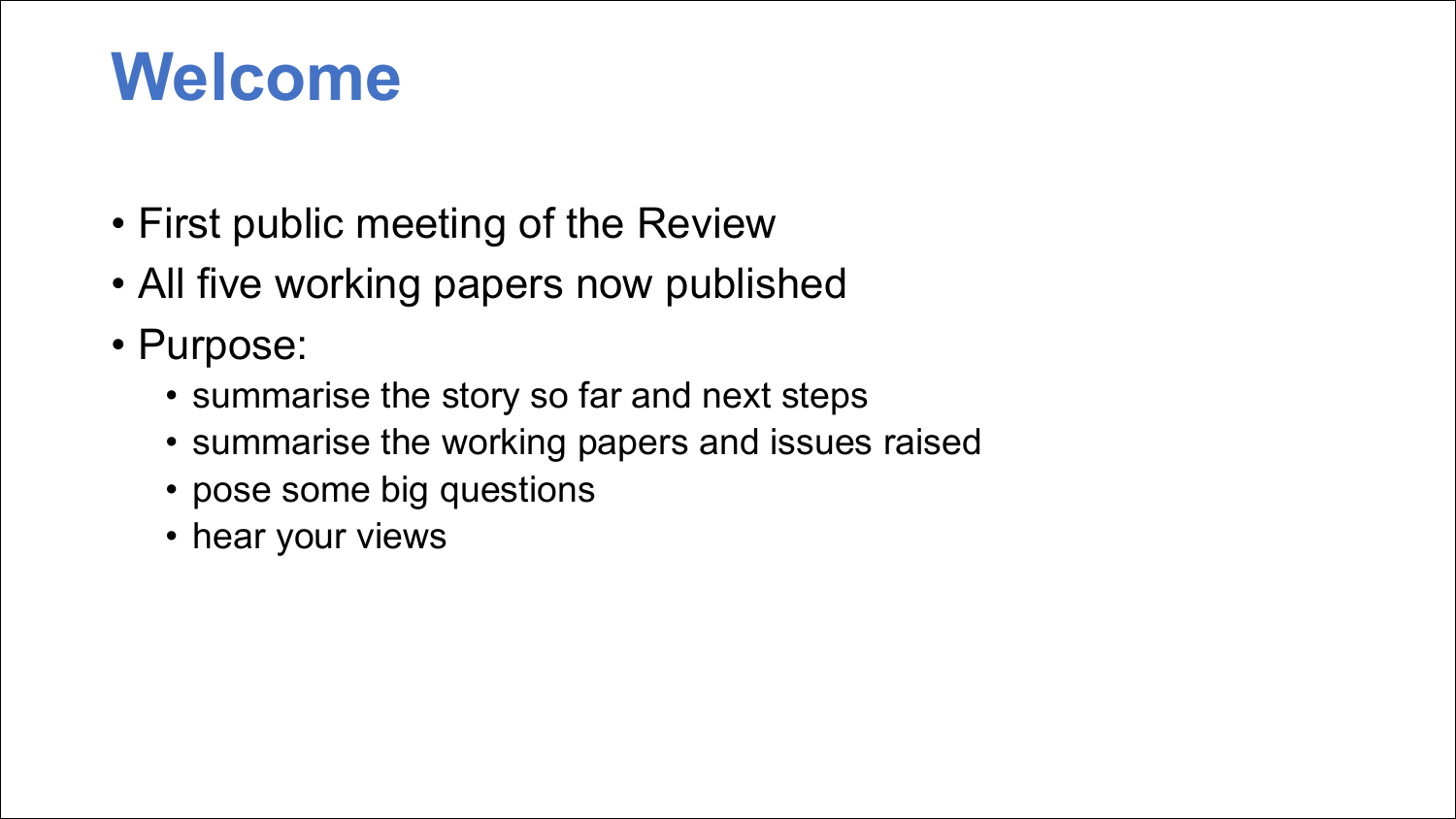### **Background**

- Ministerial Summit of regulators (2014)
- Legislative Options Review (2015)
- Secretary of State at Justice Select Committee (2015)
- Competition & Markets Authority market study (2016)
- Brexit …
- … time to think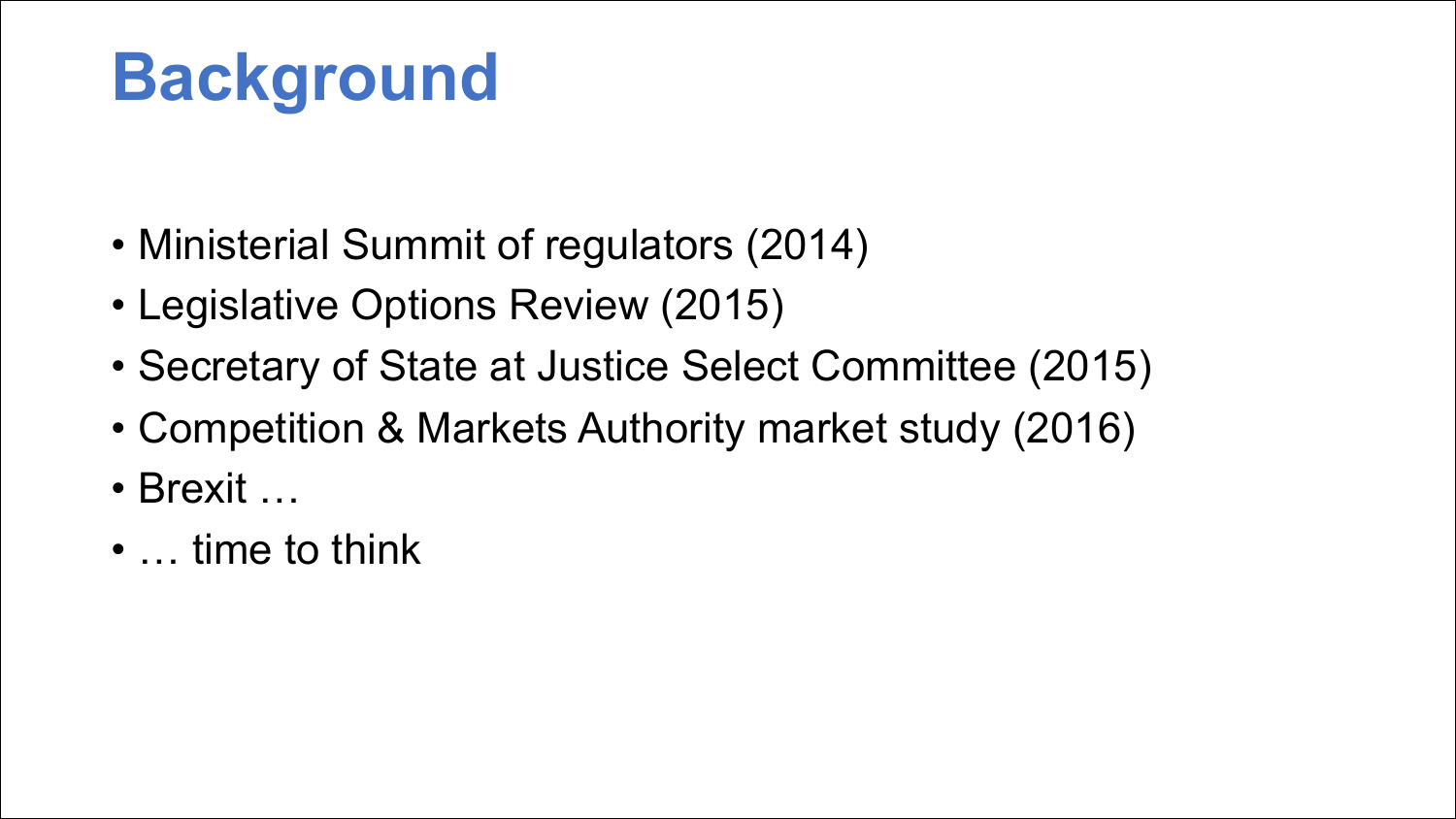#### **The mission**

- No timing for reform in mind
- Simply assuming that the time will come …
- ... and what then might be a better approach?
- No axe to grind
- A genuinely open mind
- Not a quest to 'prove' a pre-conceived outcome
- Therefore, currently raising issues, listening, exploring and testing …
- ... so don't infer any conclusions from a question!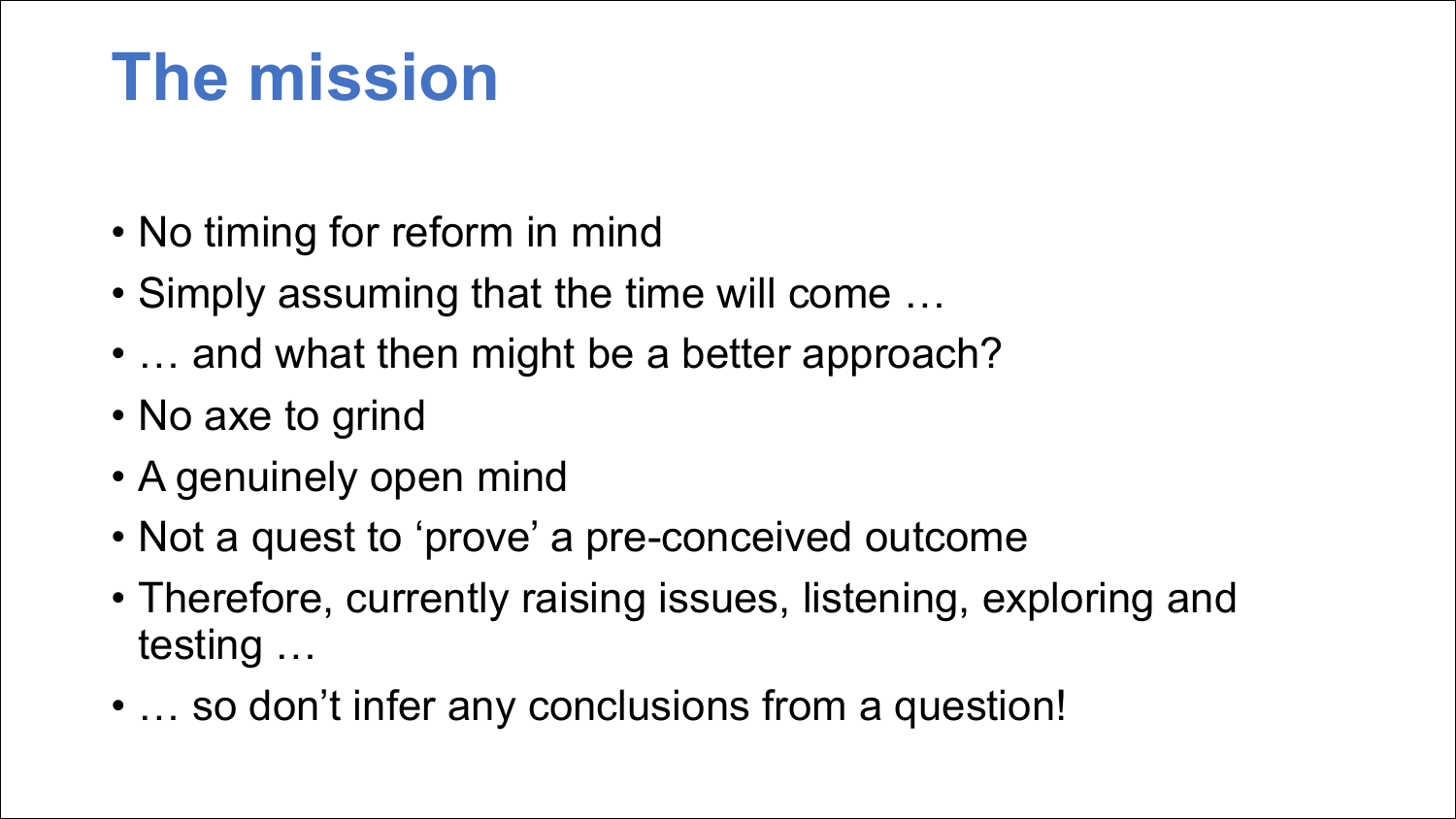#### **The story so far**

- July 2018: Terms of reference published
- October 2018:
	- Advisory Panel formed
	- First three Working Papers published: assessment; rationale; scope
	- Meetings with interested parties (80+) and submissions received
- March 2019:
	- Updates to first three Working Papers
	- Two new Working Papers published: focus; structure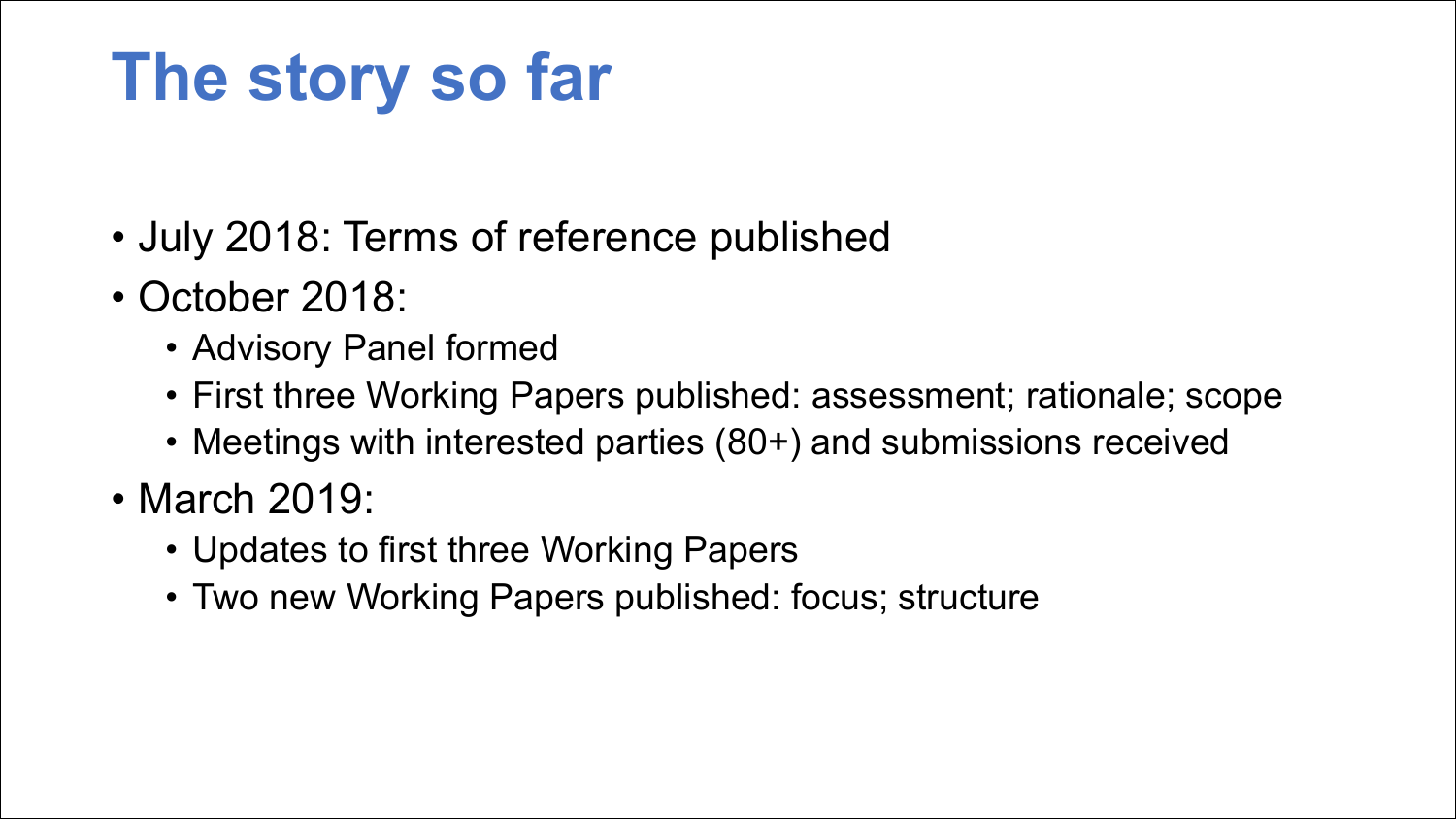#### **Where next?**

- Phase 2 March-June 2019:
	- More meetings planned; open for further submissions
	- Further work on comparative approaches (sectors; jurisdictions)
- Phase 3 September-December 2019:
	- Interim report: issues and findings; possible solutions
	- Feedback and debate
	- Second public event at UCL: 9 October
- January 2020:
	- Final report: conclusions and recommendations
	- Third public event?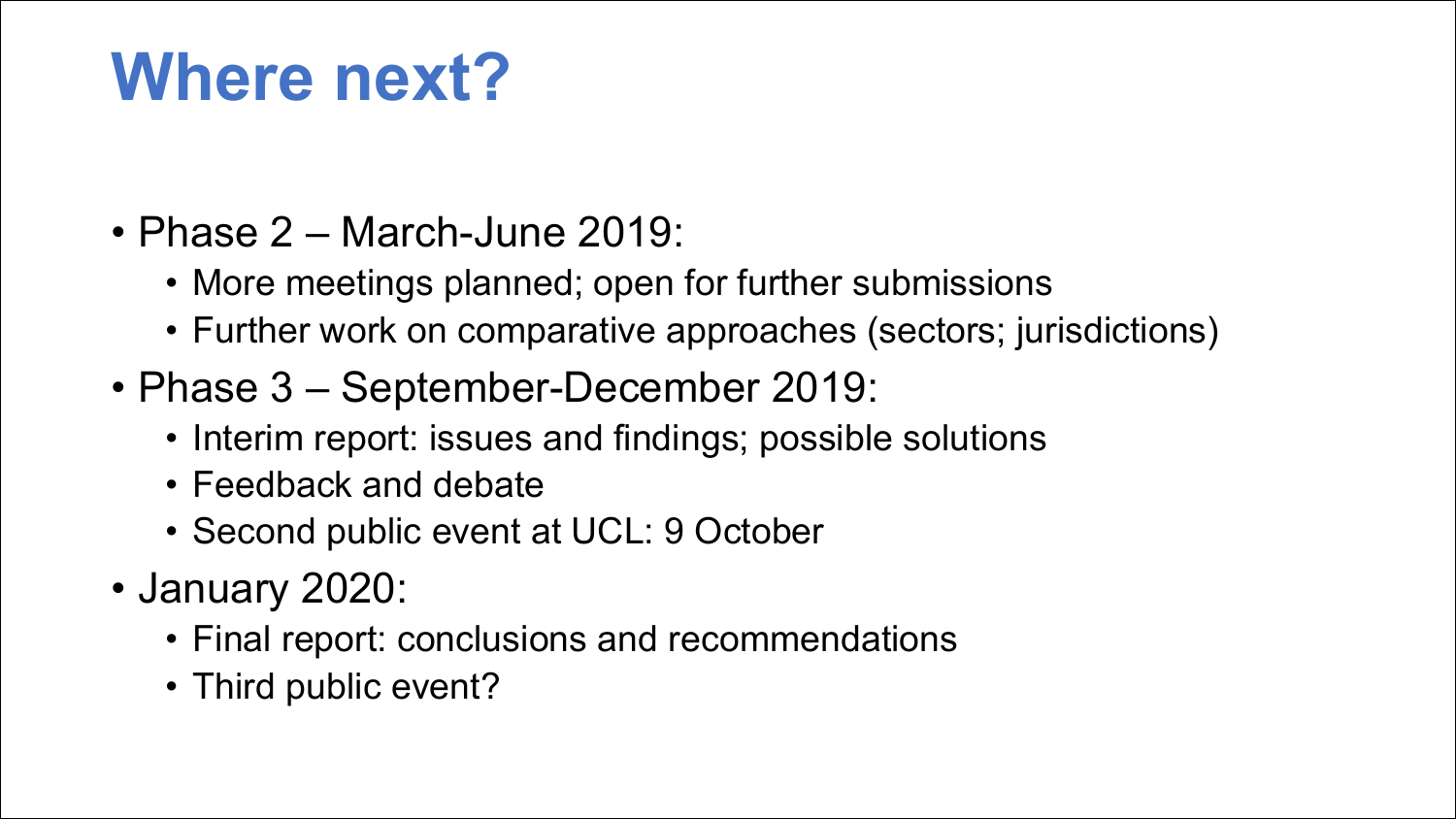### **LSR-0: Assessment (where are we?)**

- LSA 2007 improvements; but some significant shortcomings
	- inflexibility in statutory framework
	- competing/inappropriate regulatory objectives
	- anachronistic reserved activities that are pivotal to all else
	- title-based authorisation creates entry barriers, and additional burden and cost
	- a regulatory gap that exposes consumers to potential harm
	- an incomplete separation of regulation and representation
	- potentially misconceived 'mission' of regulation and regulators
	- insufficient public confidence in legal services regulation
	- now 'behind the times': global financial crisis/austerity; legal tech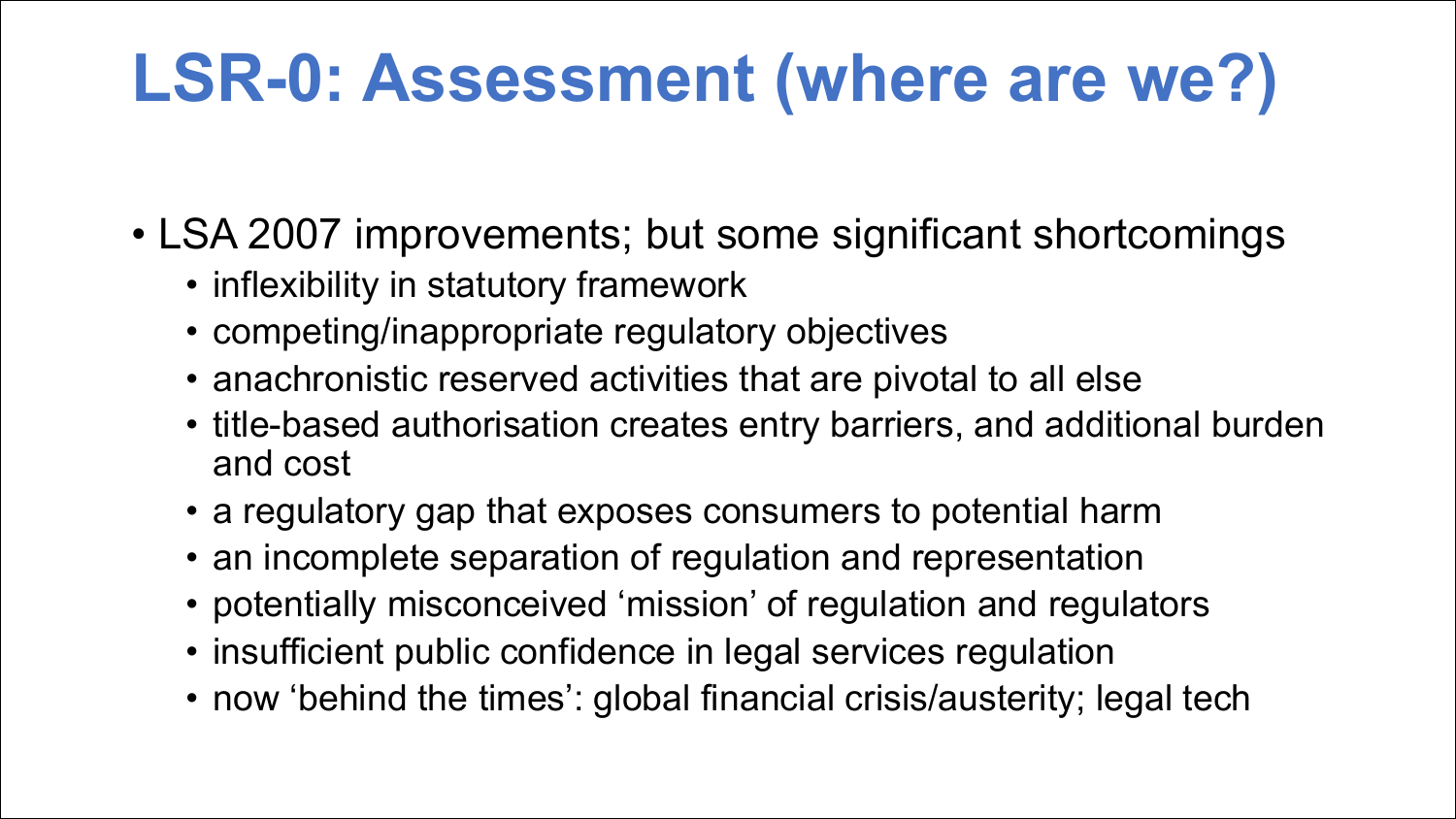# **LSR-1: Rationale (why regulate?)**

- Some legal services so important, cannot leave only to general consumer law
- Suggested rationale = the public interest
	- secure the fabric of society and legitimate participation of citizens
	- sector-specific regulation justified to achieve:
		- the *public good* of the rule of law, justice and interests of UK plc; or
		- appropriate *consumer protection*, particularly where incompetent or inadequate legal services could result in irreversible/imperfectly compensated harm
- A primary regulatory objective?
- 'Public interest' and 'consumer interest' are distinct; but both require appropriate consumer protection to be in place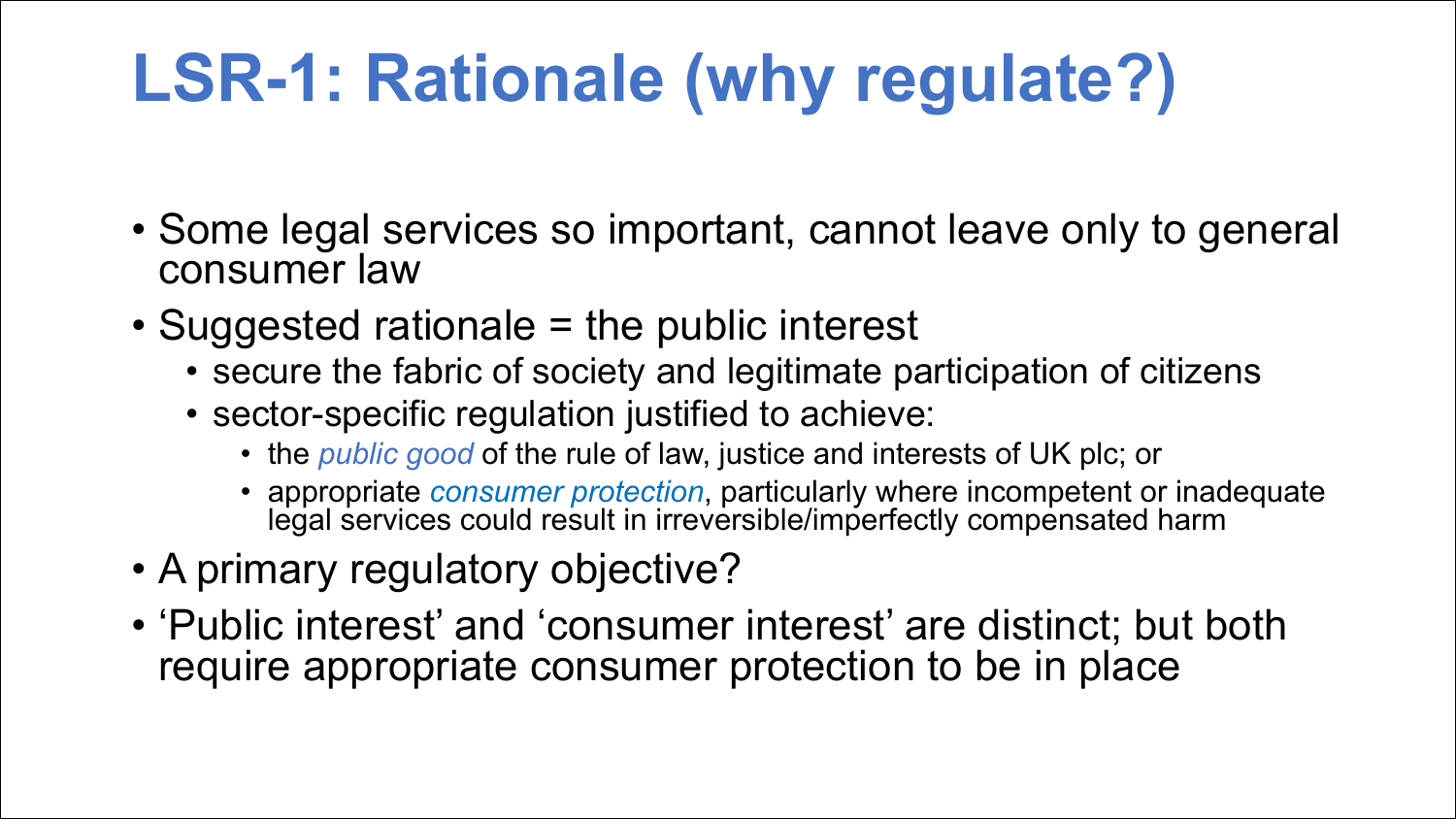### **LSR-2: Scope (what to regulate?)**

- Regulation on a spectrum from no legal services to all (cf. UPL)
- Currently have reserved legal activities as a faulty 'gateway' to full regulation
- Public interest case for reservation stronger for some activities than others
- There might be alternative or additional candidate activities, based on a public good/consumer protection threshold
- Does 'reservation' need to be retained, or succeeded by an alternative approach to before-the-event authorisation?
- If reservation no longer needed, BTE authorisation need not be the only gateway to regulation: then scope for a different approach to DTE and ATE requirements?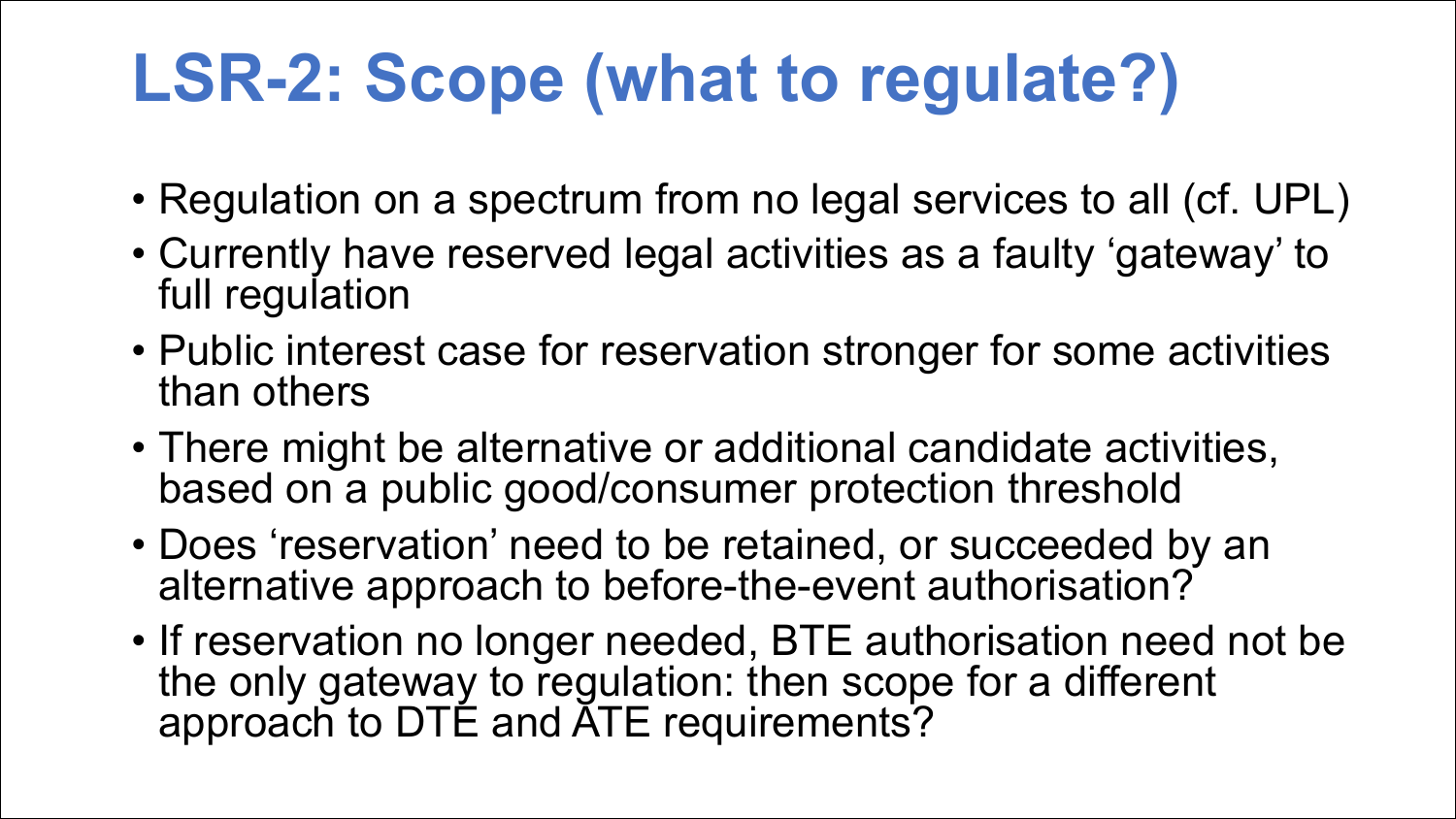# **LSR-3: Focus (who to regulate?)**

- CMA and LSB Vision (2016) suggest move away from title
- The 'proper' role of regulation?
- Possibilities:
	- titles problem of 'portmanteau' and 'consequential' regulation
	- activities definitions; cf. Roberton Scottish review (2018)
	- individuals needs entity regulation, too (as with title)
	- entities/business unit needs individual/title regulation, too?
	- providers a neater catch-all or a step too far?
- Challenge of 'substitutive legal technology'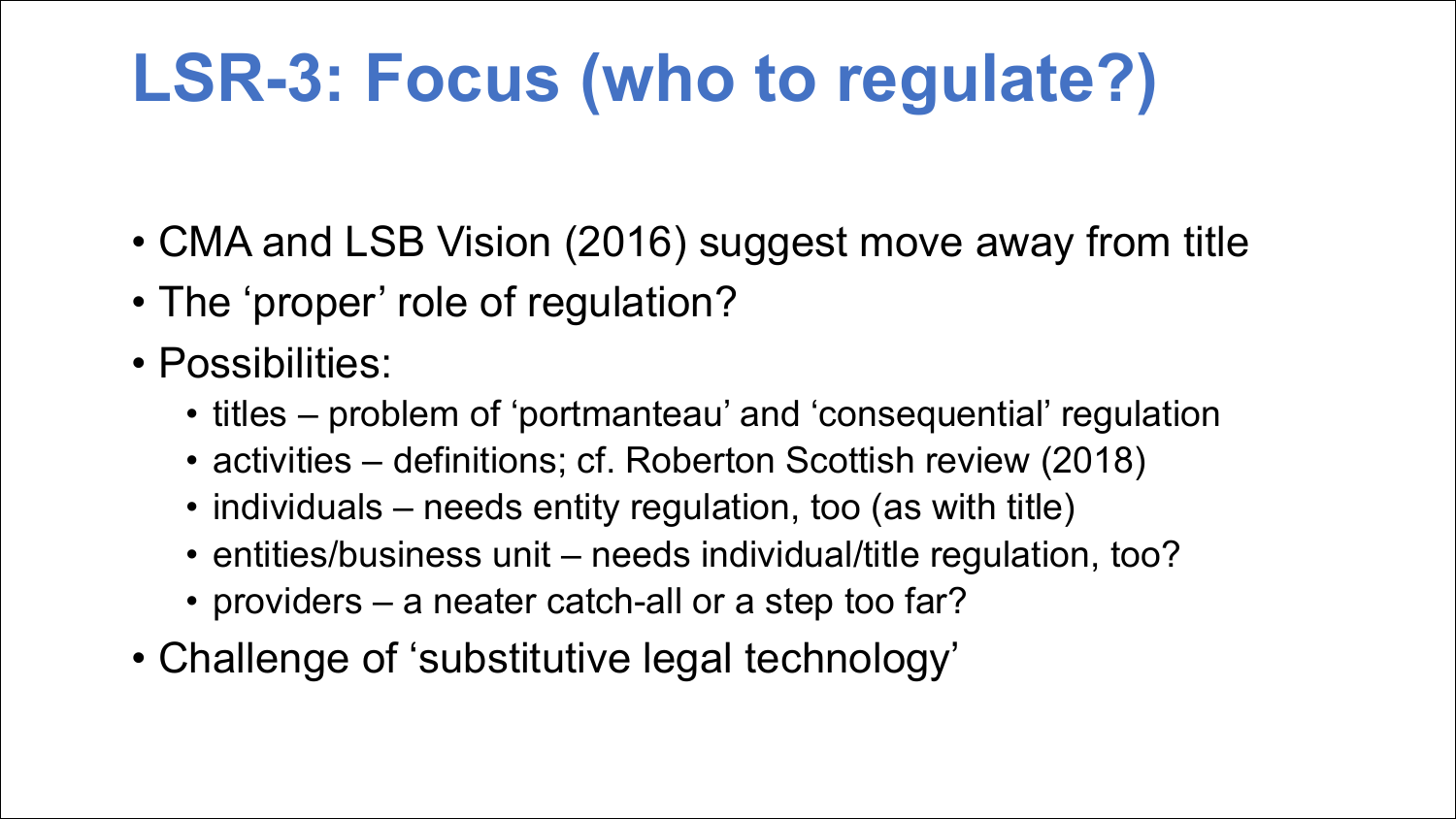# **LSR-3: Form (when to regulate?)**

- Form of regulation:
	- before-the-event: reservation; authorisation; title/licence; certification
	- during-the-event: standards/code; client money; undertakings; PII; disclosure/transparency; continuing competence; judicial oversight; riskprofiling
	- after-the-event: redress; conduct complaints; service complaints; compensation
- Scope for more differentiated applications of BTE, ATE and DTE?
- Special bodies; McKenzie Friends; in-house lawyers; regulatory gap/'unauthorised' providers
- Rules vs outcomes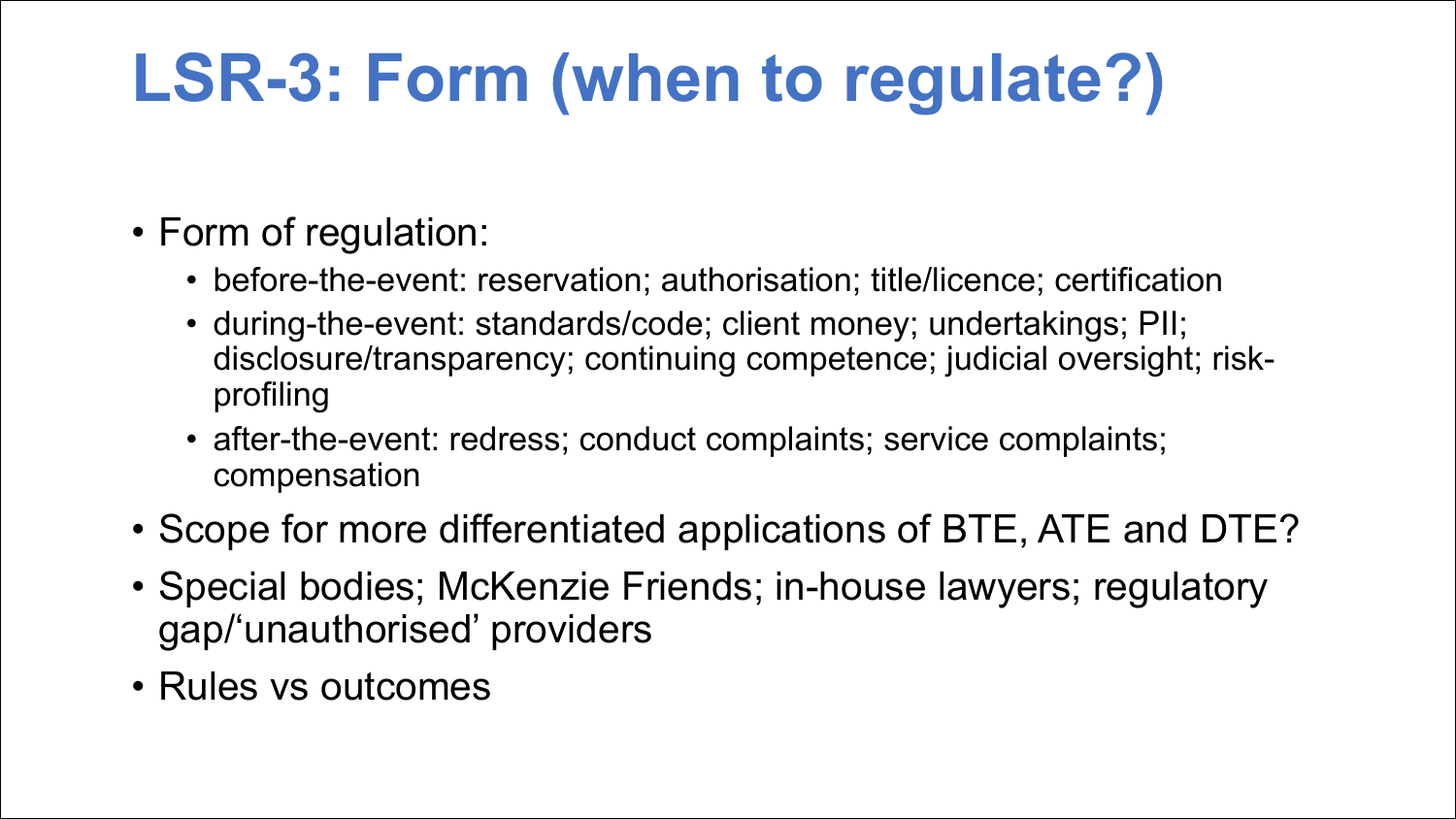# **LSR-4: Structure (how to regulate?)**

- Single or multiple regulators?
	- single, overarching regulator for all legal services
	- single regulator for one or more (group of) activities
	- multiple regulators (as now) for the same activity; cf. regulatory competition
	- with or without an oversight regulator
- Independence from government and representation
- Consumer and provider representation
- Regulatory arrangements: authorisation, practice rules, conduct, discipline, qualification, indemnification, compensation, ABS licensing; consolidation and consistency
- Complaints and ombudsman: a broader remit?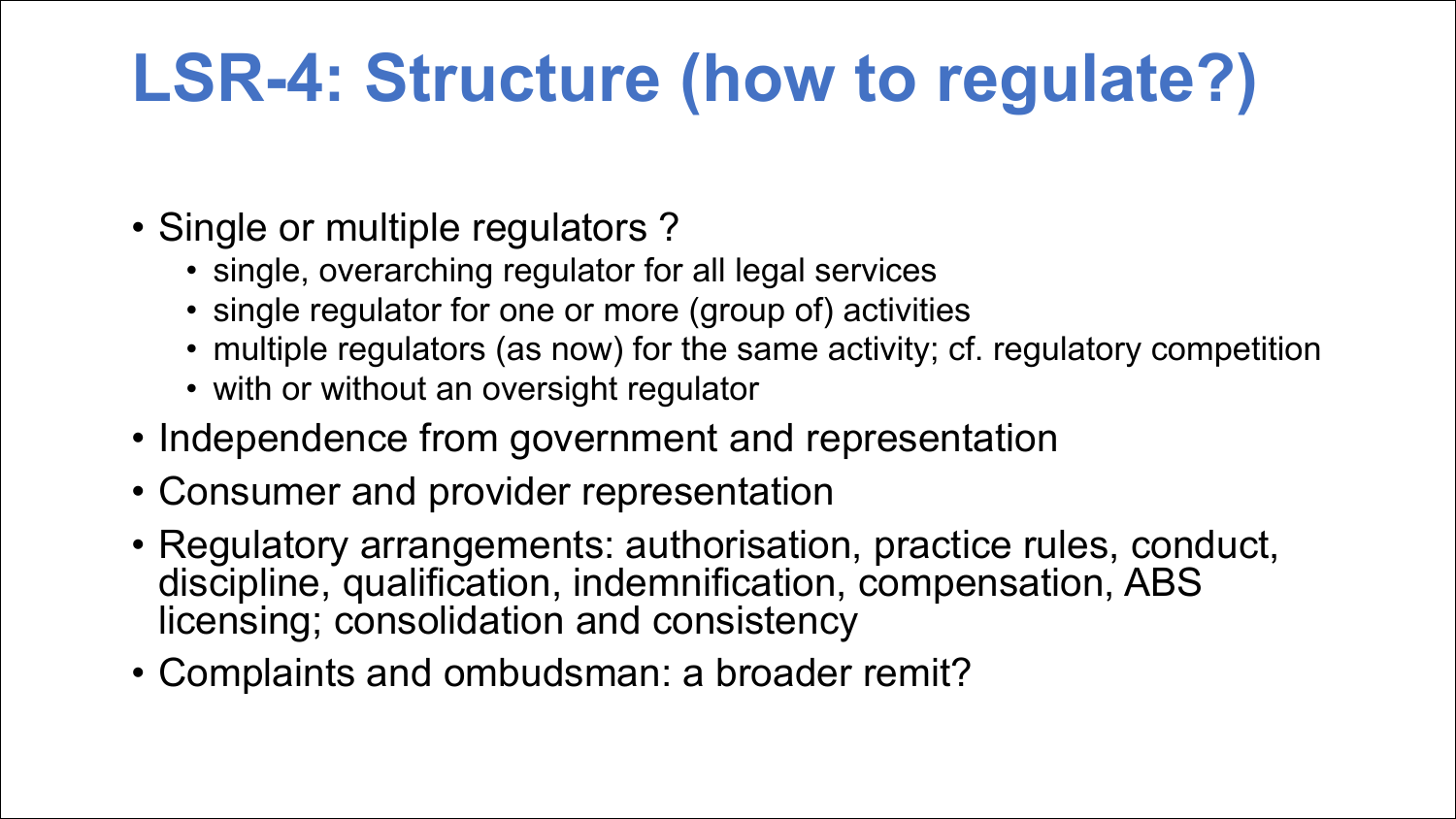# **Some (big) questions**

- Does 'reservation' need to be retained, or succeeded by an alternative approach to before-the-event authorisation?
- Why *'*full' regulation (in fact) only for the legally qualified?
	- does full regulation need to be retained for everything the legally qualified do?
	- do risk, targeting, and proportionality point towards DTE and ATE requirements for some activities, without need for BTE authorisation?
- Future place of title in the regulatory framework?
	- is activity-based regulation a feasible alternative, or complement?
	- when do we really need to focus on individuals (e.g. skills, integrity)?
- If no other regulated involvement, how should we address substitutive legal technology?